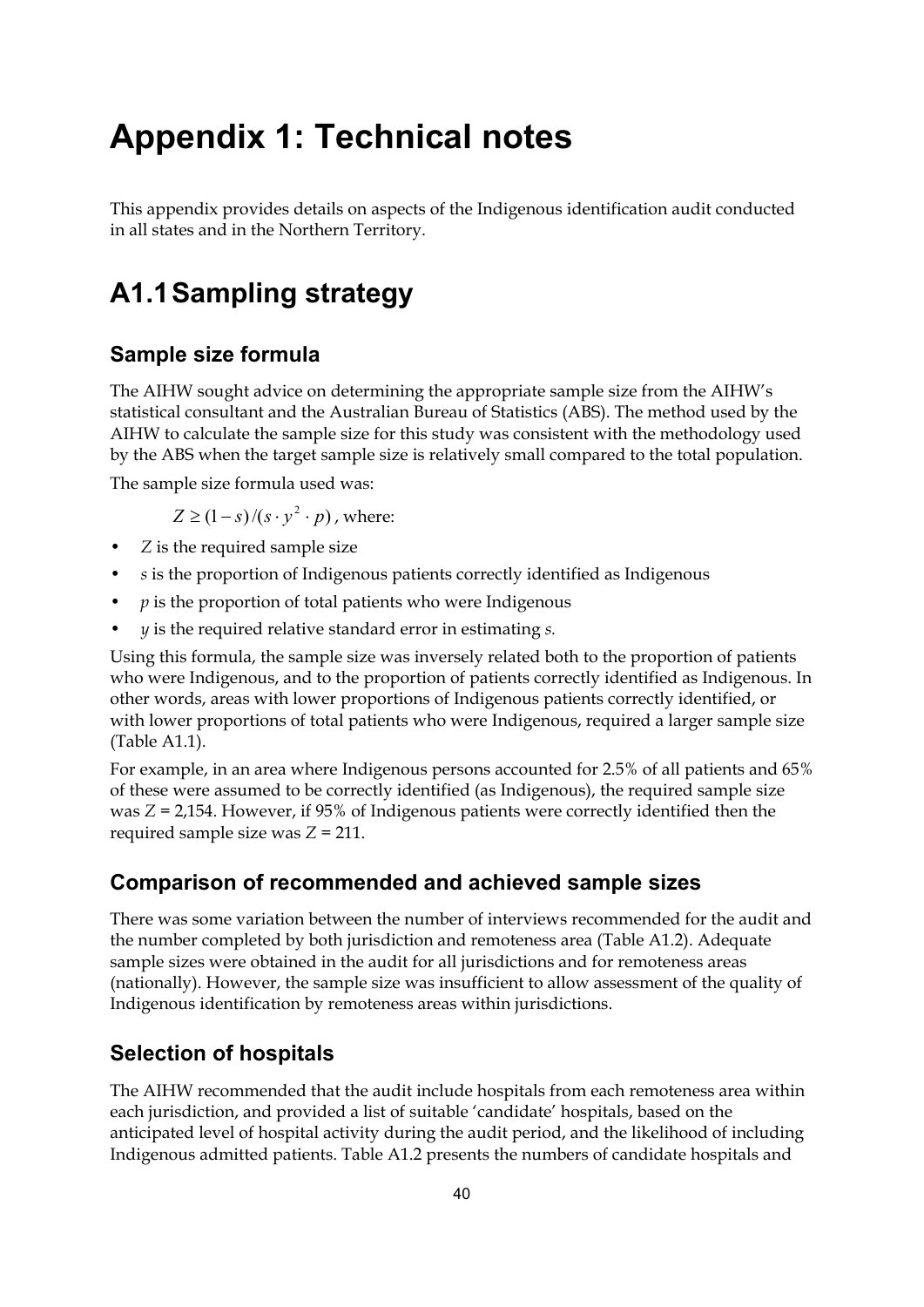participating hospitals by state and territory, and remoteness area. In most jurisdictions, the majority of candidate hospitals participated in the audit.

|                                                                           |                    | Proportion of      |                |             |
|---------------------------------------------------------------------------|--------------------|--------------------|----------------|-------------|
|                                                                           | Proportion of      | total sample       |                |             |
|                                                                           | Indigenous people  | population who are | Relative       |             |
| Sample size formula                                                       | correctly recorded | Indigenous         | standard error | Sample size |
| $(Z \geq (1-s)/[s.(y^2).p])$                                              | $(s)$ %            | (p) %              | (y)            | (Z)         |
| Vary proportion correctly recorded (s)                                    |                    |                    |                |             |
| Low level of identification                                               | 65                 | 2.5                | 0.1            | 2,154       |
|                                                                           | 70                 | 2.5                | 0.1            | 1,714       |
|                                                                           | 75                 | 2.5                | 0.1            | 1,333       |
|                                                                           | 80                 | 2.5                | 0.1            | 1,000       |
|                                                                           | 85                 | 2.5                | 0.1            | 706         |
|                                                                           | 90                 | 2.5                | 0.1            | 444         |
| High level of identification                                              | 95                 | 2.5                | 0.1            | 211         |
| Vary proportion correctly recorded (s) and<br>proportion in sample (p)    |                    |                    |                |             |
| Low level of identification                                               | 65                 | 2.5                | 0.1            | 2,154       |
|                                                                           | 65                 | 5.0                | 0.1            | 1,077       |
|                                                                           | 65                 | 10.0               | 0.1            | 538         |
| High level of identification                                              | 95                 | 2.5                | 0.1            | 211         |
|                                                                           | 95                 | 5.0                | 0.1            | 105         |
|                                                                           | 95                 | 10.0               | 0.1            | 53          |
| Vary proportion correctly recorded (s) and<br>relative standard error (y) |                    |                    |                |             |
| Low level of identification                                               | 65                 | 2.5                | 0.05           | 8,615       |
|                                                                           | 65                 | 2.5                | 0.1            | 2,154       |
| High level of identification                                              | 95                 | 2.5                | 0.15           | 94          |
|                                                                           | 95                 | 2.5                | 0.2            | 53          |

#### **Table A1.1: Sample size calculation**

## **A1.2 Estimation**

### **Weighting**

Indigenous identification characteristics vary by jurisdiction, hospital and remoteness area. As the Indigenous identification quality project was based on a small sample of patients, the proportion of surveyed Indigenous patients in a hospital (or remoteness area) compared to the total for the jurisdiction or remoteness area may not be representative of the state or remoteness area overall. As a result, Indigenous patients may be over- or under-represented in the audit, potentially leading to biased estimates of correctness.

In order to account for this bias, the AIHW applied weightings to the audit results for each hospital and remoteness area within each jurisdiction. These were based on the observed number of Indigenous separations included in the audit, compared to the expected number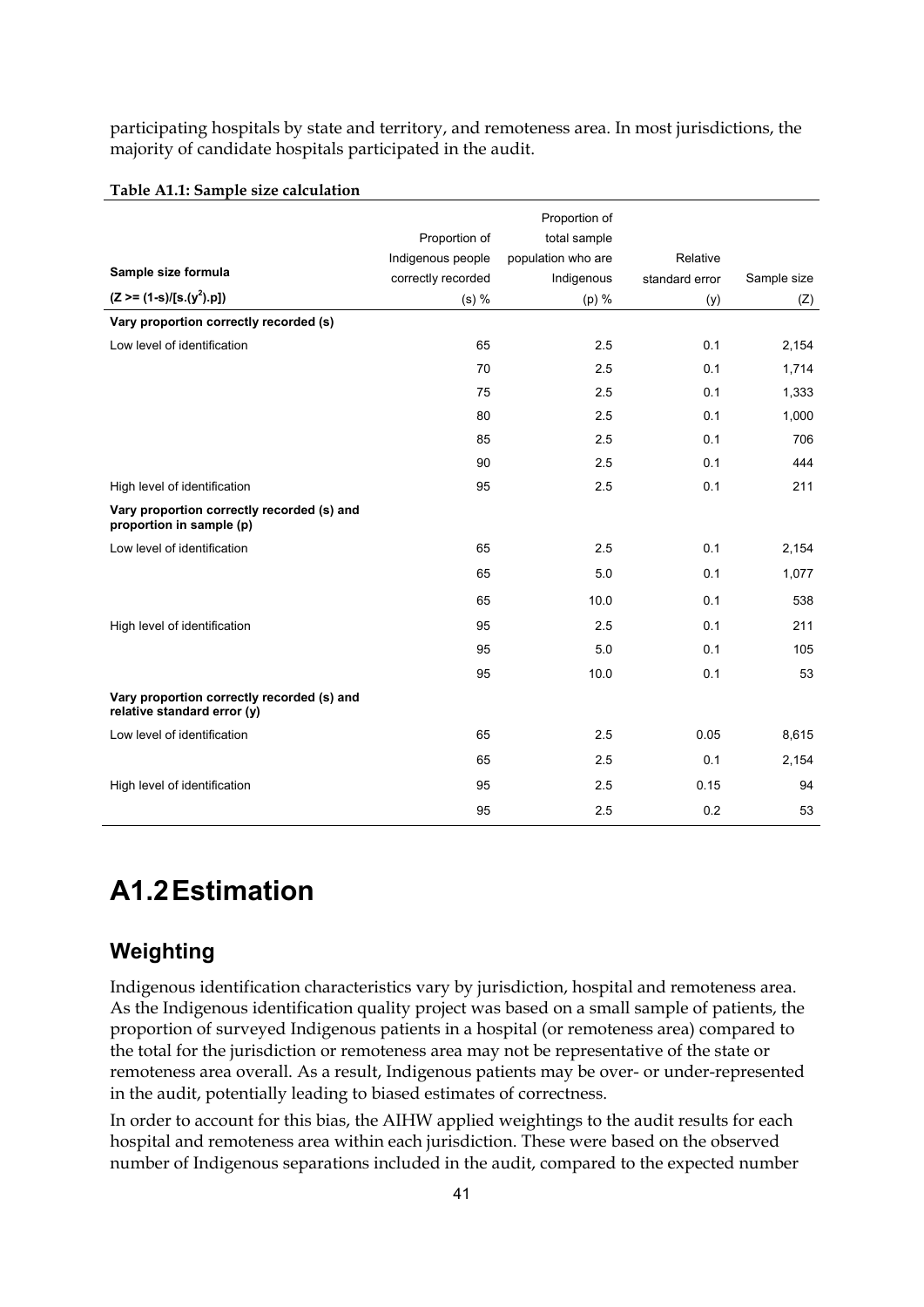of Indigenous separations. These weightings were applied to the raw estimates of completeness, to produce the final estimates of completeness.

| Jurisdiction and<br>remoteness area | Candidate<br>hospitals | Participating<br>hospitals | <b>Allocated</b><br>sample size | Achieved<br>sample size | Required<br>sample size     |
|-------------------------------------|------------------------|----------------------------|---------------------------------|-------------------------|-----------------------------|
| <b>New South Wales</b>              | 23                     | 20                         | 2,869                           | 2,870                   | $957^{(b)}$                 |
| Major cities                        | 5                      | 5                          | 1,630                           | 1,646                   |                             |
| Inner regional                      | 6                      | 7                          | 728                             | $825^{(c)}$             |                             |
| Outer regional                      | 7                      | 3                          | 388                             | $280^{(c)}$             |                             |
| Remote and Very remote              | 5                      | 5                          | 123                             | 119                     |                             |
| Victoria                            | 17                     | 7                          | 1,100                           | 1,085                   | $800^{(b)}$                 |
| Major cities                        | 6                      | 3                          | 675                             | 678                     |                             |
| Inner regional                      | 6                      | 2                          | 309                             | 297                     |                             |
| Outer regional                      | 5                      | $\overline{2}$             | 116                             | 110                     |                             |
| Queensland                          | 15                     | 14                         | 2,850                           | 2,740                   | $268^{(b)}$                 |
| Major cities                        | 4                      | 4                          | 1,103                           | 1,108                   |                             |
| Inner regional                      | 4                      | 4                          | 627                             | 646                     |                             |
| Outer regional                      | 3                      | 3                          | 730                             | 722                     |                             |
| Remote and Very remote              | 4                      | 3                          | 390                             | 264                     |                             |
| Western Australia                   | 15                     | 12                         | 1,401                           | 966                     | $63^{(b)}$                  |
| Major cities                        | 6                      | 4                          | 718                             | 508                     |                             |
| Inner regional                      | 3                      | 3                          | 143                             | 126                     |                             |
| Outer regional                      | $\overline{c}$         | 1                          | 172                             | 76                      |                             |
| Remote and Very remote              | 4                      | 4                          | 368                             | 256                     |                             |
| South Australia                     | 26                     | 11                         | 601                             | 610                     | $135^{(b)}$                 |
| Major cities                        | 5                      | 5                          | 355                             | 361                     |                             |
| Inner regional                      | 8                      | 4                          | 64                              | 67                      |                             |
| Outer regional                      | 9                      | 1                          | 103                             | 103                     |                             |
| Remote and Very remote              | 4                      | $\mathbf{1}$               | 79                              | 79                      |                             |
| Tasmania                            | 3                      | 2                          | 581                             | 581                     | $496^{(b)}$                 |
| Inner regional                      | 2                      | 1                          | 344                             | 344                     |                             |
| Outer regional                      | 1                      | 1                          | 237                             | 237                     |                             |
| <b>Northern Territory</b>           | 5                      | 5                          | 800                             | 788                     | $\mathbf{8}^{\mathrm{(b)}}$ |
| Outer regional                      | 1                      | 1                          | 291                             | 301                     |                             |
| Remote and Very remote              | 4                      | $\overline{\mathbf{4}}$    | 509                             | 487                     |                             |
| <b>Total</b>                        | 104                    | 71                         | 10,202                          | 9,640                   | $5,392^{(d)}$               |
| <b>Major cities</b>                 | 26                     | 21                         | 4,481                           | 4,301                   | $3,315^{(d)}$               |
| Inner regional                      | 29                     | 21                         | 2,215                           | 2,305                   | $1,641^{(d)}$               |
| Outer regional                      | 28                     | 12                         | 2,037                           | 1,829                   | $423^{(d)}$                 |
| <b>Remote and Very remote</b>       | 21                     | 17                         | 1,469                           | 1,442                   | $13^{(d)}$                  |

**Table A1.2: Sample size distribution, by state and territory(a) and remoteness area** 

(a) The estimation of Indigenous identification levels in the Australian Capital Territory was based on a separate linkage project.

(b) Required sample size as calculated in Table 3.2.

(c) There was a re-classification of the ASGC remoteness areas for some hospitals in the AIHW National Public Hospital Establishment Database. The reclassification changed the remoteness category of some hospitals from that assumed during the sample design stage.

(d) Required sample size as calculated in Table 3.1.

*Notes*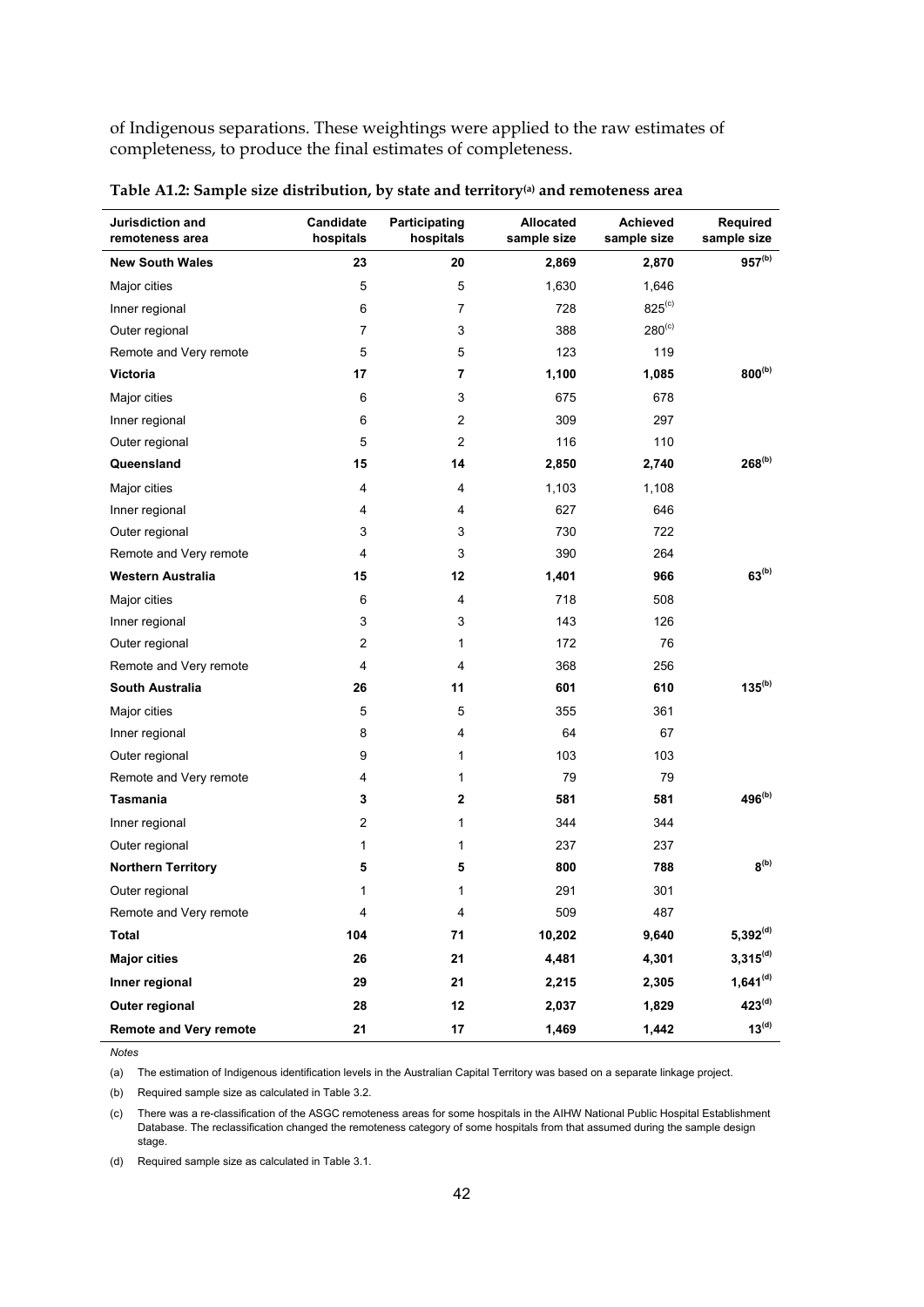#### **Variations in the weighting methods used**

#### **Victoria**

The audit results from one hospital in Victoria were markedly different to the results from a similar survey in the same hospital, conducted in 1998. While this audit for the hospital indicated a within-hospital completeness of 33.3%, the 1998 survey had 100% within-hospital completeness. As the number of interviews conducted in the 1998 survey was approximately four times larger than this audit, the results of the 1998 survey were considered to be more reliable. Therefore, the level of completeness for the hospital was adjusted, based on the average of the levels identified in the two audits. The adjusted data for this hospital were then used in the weighted estimation process (as detailed below) to produce the weighted estimates for the relevant region, remoteness area and Victoria.

#### **Queensland**

The identities of the participating hospitals in Queensland were masked for privacy and confidentiality reasons. Therefore, within-hospital correction factors could not be calculated as the expected Indigenous proportions for the participating hospitals were unknown. However, Queensland Health provided information on the remoteness area of the participating hospitals, allowing the calculation of within-remoteness area correction factors for Queensland. It should be noted that the estimated results for Queensland are not directly comparable to the estimates calculated for other jurisdictions.

#### **South Australia and Western Australia**

For some hospitals in South Australia and Western Australia, the audit did not result in any interviews with Indigenous persons.

For these hospitals the completeness of Indigenous identification was assumed to be similar to the level of completeness for other participating hospitals in the same remoteness area and state.

#### **Northern Territory**

The Northern Territory excluded dialysis patients from the audit. It was suggested that separations for dialysis patients should also be excluded from the total separation numbers in the calculation of the weighted correctness factors, as this was more representative of the real distribution of patient numbers across the remoteness areas.

Therefore, a different methodology for estimating under-identification levels was employed for the Northern Territory, and these results may therefore not be comparable to results for other states and territories.

## **Completeness and correction factors**

In this study, estimates of completeness (C) and correction factor (CF) were undertaken at four levels:

- Within-hospital C and CF
- C and CF for remoteness area (within a state or territory)
- C and CF by state or territory
- C and CF by remoteness area (within Australia).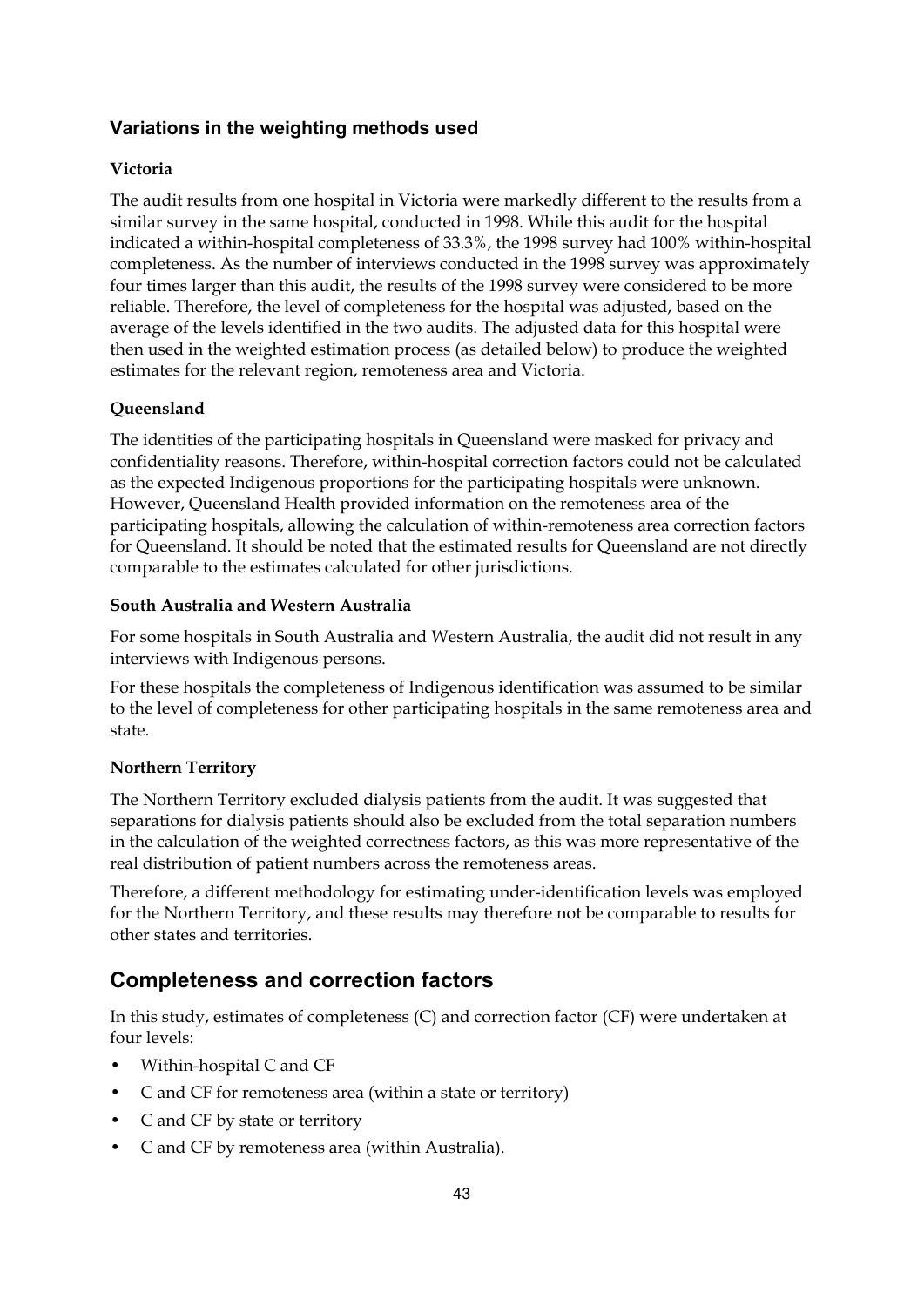The first level of estimates was an intermediate step to reach the second level of estimates. Like building blocks, the second level was then applied to the weighting system to form the third and fourth levels of estimates.

#### **Within-hospital completeness and correction factor**

Within-hospital *C* and *CF* were first estimated for each audited hospital with Indigenous patients identified in the interview, using the following formulas:

*C*=  $A/(A+B)$  and *CF*= $(A+B)/(A+D)$ , where:

- *A* was the number of patients identified as Indigenous in both interview and hospital records
- *B* was the number of patients identified as Indigenous in the interview but non-Indigenous in hospital records
- *D* was the number of patients identified as non-Indigenous in the interview but Indigenous in hospital records.

#### **Completeness and correction factor by remoteness area (within a state or territory)**

The *C* and *CF* for each remoteness area within a jurisdiction was estimated based on the estimated within-hospital *Cs* and *CFs* in the area, using either *Wi* or *AWi* as the weight.

- *Wi*, the weight for hospital *i* in the estimation of the remoteness area *CF*, was the proportion of separations for Indigenous persons in hospital *i*, out of the sum of separations for Indigenous persons from participating hospitals in the remoteness area. For this purpose, the number of separations for Indigenous persons was based on separations reported during the period February–April 2005 as recorded in the AIHW's NHMD.
- *AWi*, the weight for hospital *i* in the estimation of remoteness area *C*, was the proportion of adjusted separations for Indigenous persons in hospital *i,* out of the sum of adjusted separations for Indigenous persons from participating hospitals in the remoteness area (adjusted by the within-hospital *CF*).
- For each participating hospital with Indigenous patients identified in the interview, the adjusted number of separations for Indigenous persons was equal to the number of separations for Indigenous persons in the NHMD multiplied by the within hospital *CF*.

The *CF* for each remoteness area was calculated as a weighted average of the relevant within-hospital *CF*s, based on weight *Wi*.

The completeness for each remoteness area was calculated as a weighted average of within-hospital completeness, based on weight *AWi*.

#### **Completeness and correction factor by state or territory**

The *C* and *CF* for each jurisdiction was estimated, based on the remoteness area *Cs* and *CFs* in the state, using either *Wr* or *AWr* as the weight.

• *Wr*, the weight of remoteness area *r* in the estimation of jurisdiction level *CF*, was the proportion of separations for Indigenous persons in remoteness area *r*, out of all separations for Indigenous persons in the jurisdiction. For this purpose, the number of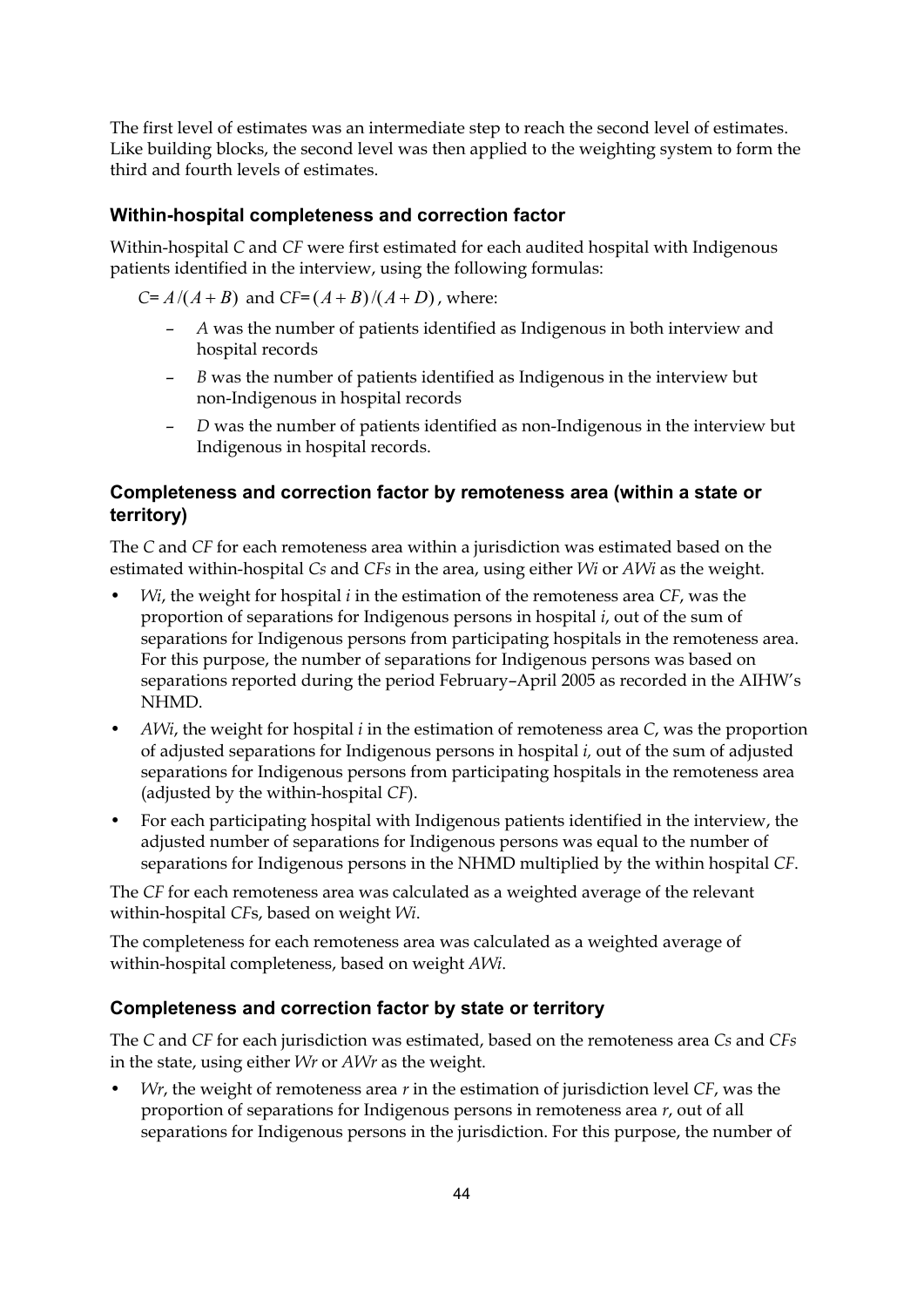separations for Indigenous persons was based on separations reported during the period February–April 2005, as recorded in the AIHW's NHMD.

- *AWr*, the weight of remoteness area *r* in the estimation of jurisdiction-level completeness, was the proportion of adjusted separations for Indigenous persons in remoteness area *r*, out of the sum of adjusted separations for Indigenous persons in all remoteness areas in the jurisdiction (adjusted by the regional *CF*).
- For each remoteness area, the adjusted number of separations for Indigenous persons was equal to the number of separations for Indigenous persons in the NHMD multiplied by the remoteness area *CF*.

The *CF* for the jurisdiction was calculated as a weighted average of *CF*s for all relevant remoteness areas in the jurisdiction, based on weight *Wr*.

The completeness for the jurisdiction was calculated as a weighted average of completeness factors for all relevant remoteness areas in the jurisdiction, based on weight *AWr*.

#### **Completeness and correction factor by remoteness area (within Australia)**

The *C* and *CF* for each remoteness area (within Australia) was estimated based on the remoteness area (within jurisdiction) *Cs* and *CFs*, using either *Wj* or *AWj* as the weight.

- *Wj*, the weight of remoteness area *j* in the estimation of remoteness area level *CF*, was the proportion of separations for Indigenous persons in remoteness area *j*, out of all separations for Indigenous persons in the same remoteness area category.
- *AWj*, the weight of region *j* in the estimation of remoteness area completeness, was the proportion of adjusted separations for Indigenous persons in remoteness area *j*, out of the sum of adjusted separations for Indigenous persons in all remoteness areas from the same remoteness area category (adjusted by the remoteness area *CF*, as defined above).

The *CF* for the remoteness area (within Australia) was calculated as a weighted average of *CF*s for all regions belonging to the remoteness area, based on weight *Wj*.

The completeness for the remoteness area was calculated as a weighted average of remoteness area completeness factors, for all areas belonging to the remoteness area, based on weight *AWj*.

#### **Confidence intervals**

The weighted completeness proportions are reported with 95% confidence intervals, calculated using the Normal approximation method for remoteness areas, and for New South Wales, Queensland, Western Australia and the Northern Territory.

The formulas used were:

Lower bound =  $p - Z_{a/2}^* \sqrt{(p^*(1-p)/n)}$ Upper bound =  $p + Z_{a/2}^* \sqrt{(p^*(1-p)/n)}$ 

For Victoria, South Australia and Tasmania, 95% confidence intervals were calculated using Wilson's score interval to accommodate the small numbers of Indigenous patients identified at interview in those states and territories.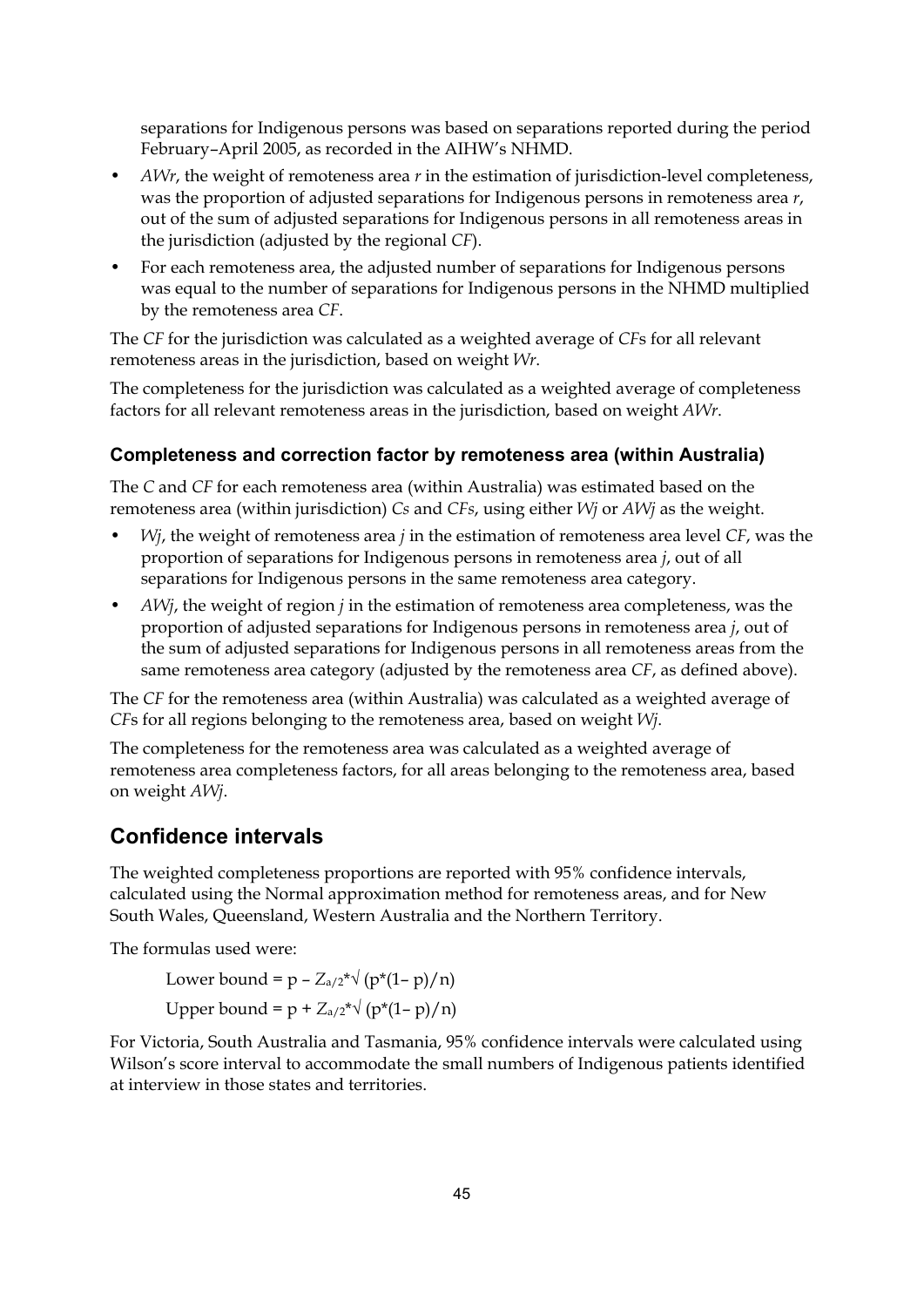The formulas used were:

Lower bound = 
$$
p + (1/2n)^*( Z_{a/2}^2) - Z_{a/2}^* \sqrt{[(p^*(1-p)/n) + (Z_{a/2}^2/4n^2)]}
$$

Upper bound = p +  $(1/2n)^*(Z_{a/2}) + Z_{a/2}^* \sqrt{[(p^*(1-p)/n) + (Z_{a/2}^2/4n^2)]}$ 

Where:

- *p* is the weighted correctness proportion
- *n* is the number of Indigenous persons at interview and
- $-Za/2 = 1.96$

## **A1.3 Possible sources of error or bias**

### **Random and systematic error**

Random errors occur due to chance variations in the sample. They are not a source of bias, as there is an expectation that the number of hospitals with Indigenous identification levels less than the true value would be balanced by a number of hospitals for which the Indigenous identification levels were greater than the true value.

Systematic errors are introduced when, as a result of the sampling method, the sample consistently underestimates or overestimates the true value. For example, if the participating hospitals in a jurisdiction systematically excluded patients from taking part in the survey on the basis of age or sex, the resulting Indigenous identification levels may be biased.

## **Assumptions**

The project method was underpinned by the following assumptions that:

#### **1. The patient's Indigenous status reported during the interview was correct.**

The accuracy of the answer to the Indigenous status question at interview could vary due to factors including:

- the patient's reaction to the interviewer when asked about his or her Indigenous status
- interview conditions
- carer's knowledge of the Indigenous status of the patient.

Any violations of this assumption could introduce non-systematic (random) sampling errors, necessitating larger confidence intervals for the estimation results.

#### **2. There was no change in admission practices during the audit period.**

A systematic change in admission practices at a participating hospital could introduce bias into the estimates of Indigenous identification derived from the audit.

It was assumed that admission practices were consistent throughout the audit period, and that these were indicative of the usual admission practices at the hospital.

#### **3. There was no change in the conduct of admission interviews by staff during the audit period.**

It was assumed that staff did not alter the way in which they asked patients about their Indigenous status, or their explanation of the question.

A violation of this assumption would lead to biased estimates.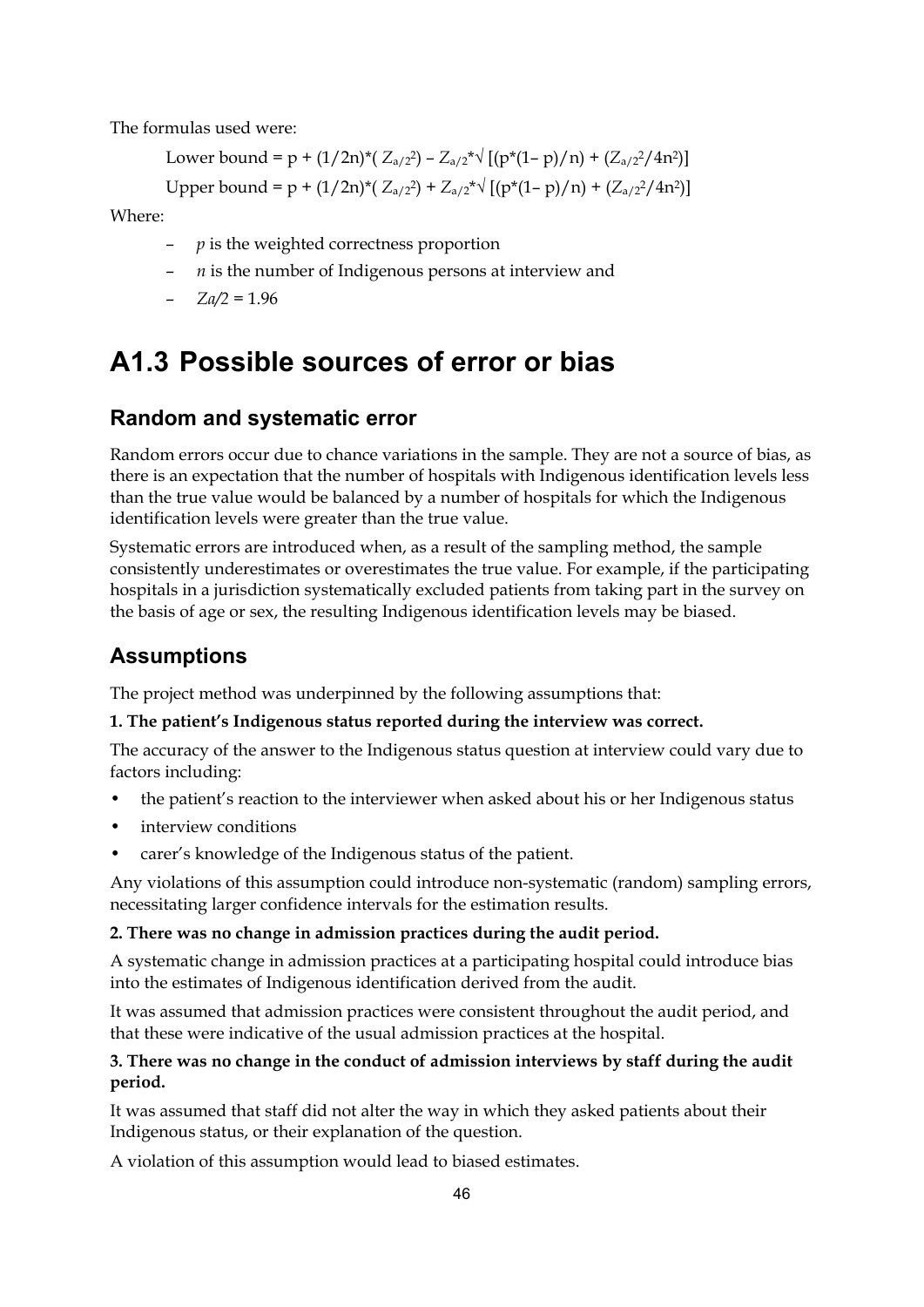Assumptions 2 and 3 above allow the assumption that the information obtained from the audit was relatively consistent with the usual level of accuracy of Indigenous identification in the hospital.

## **Sampling**

In random sampling, all public hospitals and all patients within the hospitals would have an equal chance of participating in the audit. However, the sampling strategy used for the audit (for participating hospitals) gave preference to larger hospitals with sufficient admitted patient activity (both Indigenous and non-Indigenous), to allow the audit to be conducted in a timely manner.

Potential sources of bias introduced as a result of the sampling strategy were:

- over-representation of hospitals with high proportions of separations for Indigenous persons to ensure that sufficient Indigenous persons would be included in the audit. The results obtained from the study were expected to include a higher proportion of Indigenous persons than in the NHMD overall
- exclusion of hospitals with small admitted patient populations from the sample. Therefore the completeness estimates obtained from the audit may not be typical of the level of Indigenous identification in smaller hospitals.

## **Estimation**

The over-representation of hospitals with high proportions of separations for Indigenous persons could potentially lead to a bias in the estimate of the correction factor.

If there was a systematic relationship between the Indigenous proportion of the hospital's admitted patient population and the within-hospital correction factor, then the resulting estimated correction factor could be biased.

Figure A1.1 shows the within-hospital correction factor plotted against the proportion of Indigenous separations (for February–April 2005). While the figure shows a clear non-linear relationship between the proportion of Indigenous separations and the estimated correction factor, this reflects the quality of identification within the hospital, rather than a systematic error introduced by the sampling strategy. That is, hospitals with very low proportions of separations for Indigenous persons had higher correction factors than hospitals with higher proportions.

The figure also shows that there is larger variation in the within-hospital correction factors for hospitals with low Indigenous proportions, and little variation in correction factors for hospitals with higher proportions.

The results of this audit are consistent with past studies, finding that hospitals located in catchment areas with a low proportion of Indigenous patients often have higher levels of Indigenous under-identification.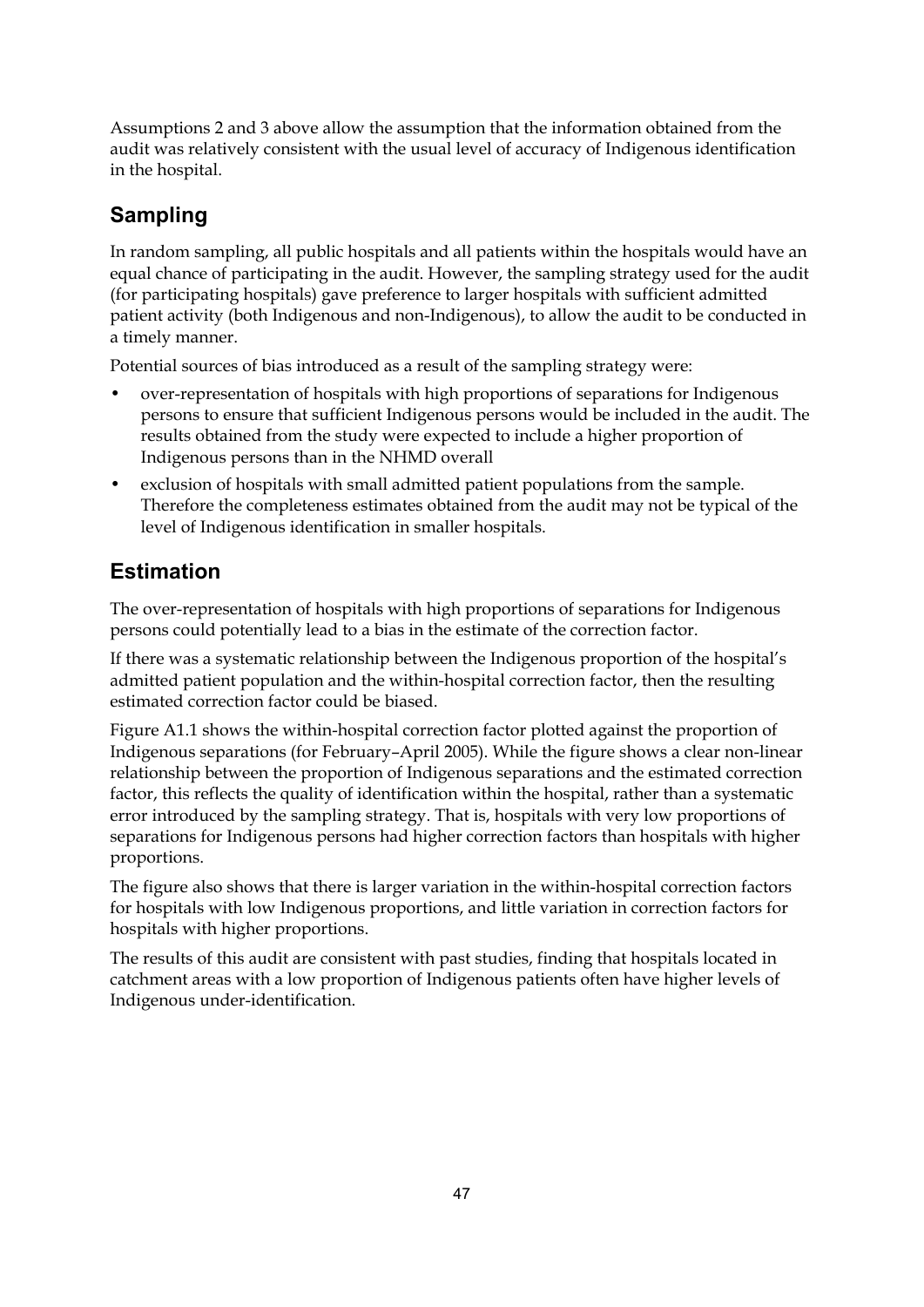

During the estimation process, the AIHW applied weightings to the audit results for each hospital and remoteness area within each jurisdiction, and for each jurisdiction within the total sample. The weightings were based on the number of Indigenous separations observed during the audit compared to the expected number. These weightings were applied to the raw estimates of completeness, to produce the final weighted estimates.

## **Conduct of the audit**

#### **Timing of the interviews**

Due to administrative arrangements, the audit was performed during different months of the year for different states and territories. The sampling strategy was not adjusted for seasonality or variation in admission practices over time.

#### **Workforce**

There was some variation in the approaches used by the jurisdictions in assigning staff to conduct the interviews. Some jurisdictions used existing hospital staff members to complete the interviews, and some recruited interviewers specifically for the study. For most jurisdictions, a project team was assigned to oversee the conduct of the interviews across hospitals. As the jurisdictions were supplied with identical training materials, the effect of these differences was assumed to be minimal.

#### **Variation in the conduct of the audit by states and territories**

Some states and territories reported other issues that may have affected the results of the audit, including:

small patient turnover in some hospitals